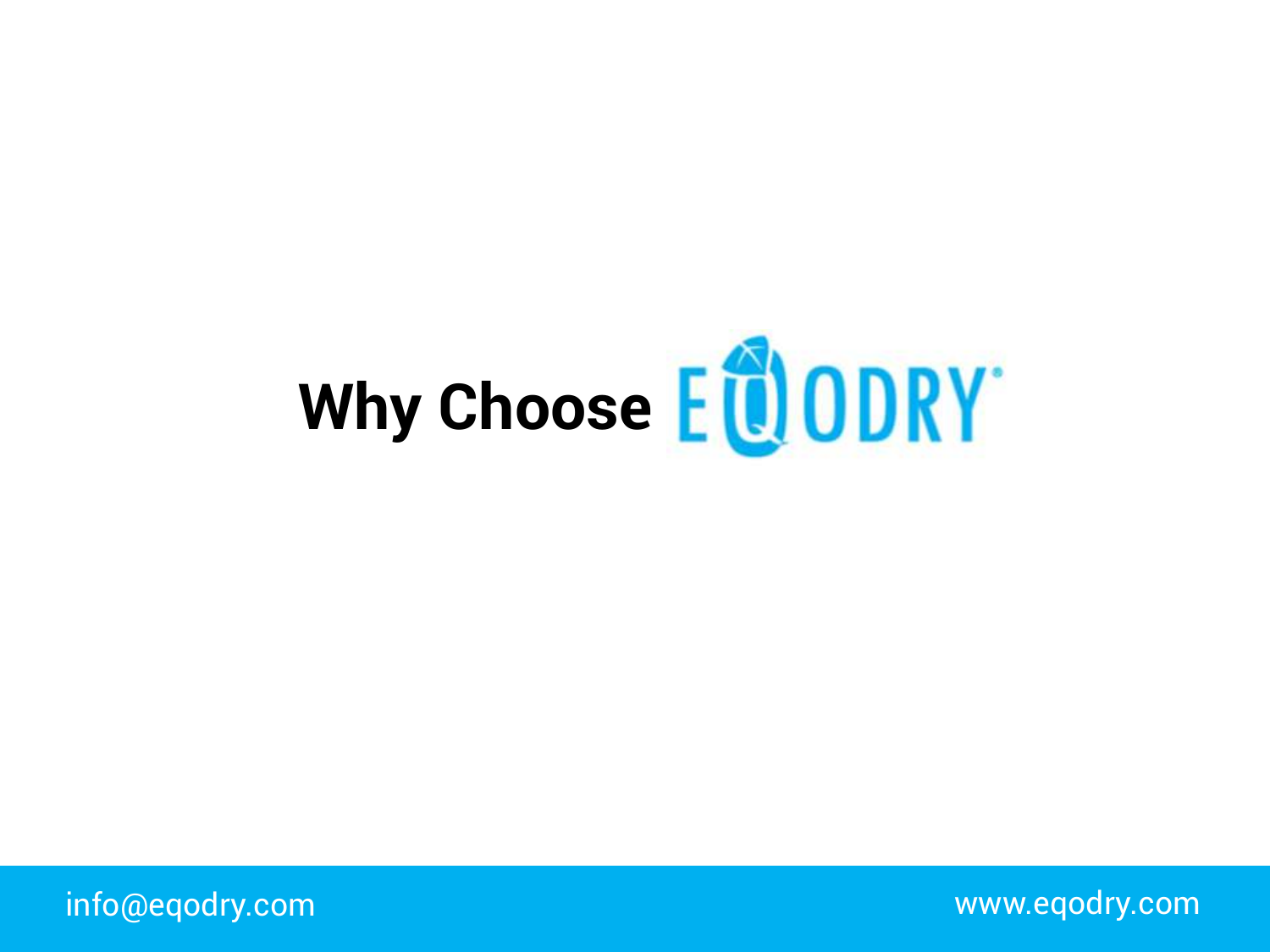



### **Made by Foamtec International**

 $\vee$  Founded in 1997 as a joint venture between Foamex USA and the Hua Kee Group, Thailand

 $\vee$  Core polyurethane foam production technology

from Foamex USA's industry leading North American operations

 $\vee$  Produces approx 200 specialty foam products sold in 23 countries in Asia, Europe and North, Central and South America.

 $\checkmark$  Located within duty free zone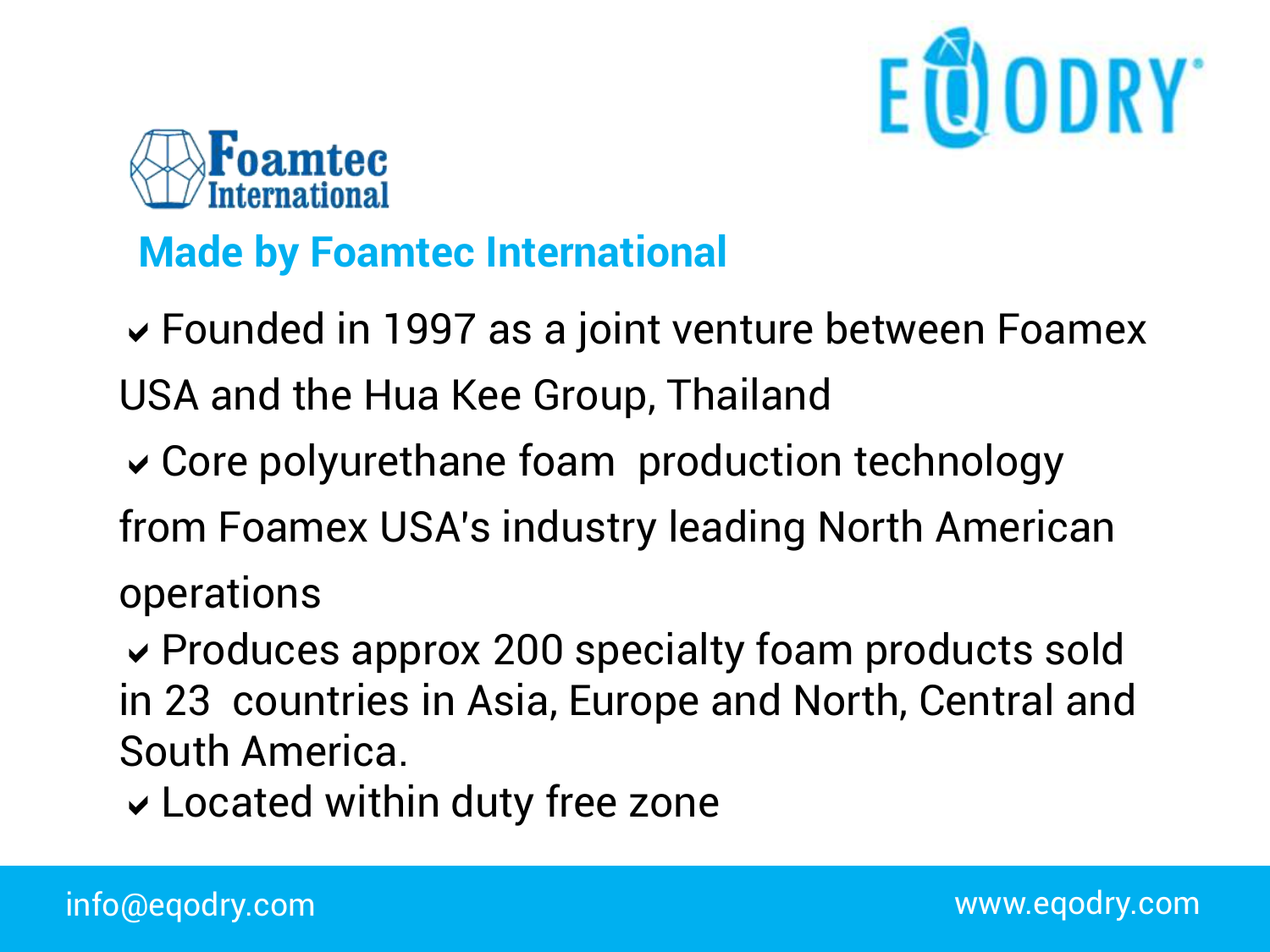

#### **Thermally reticulated foam**

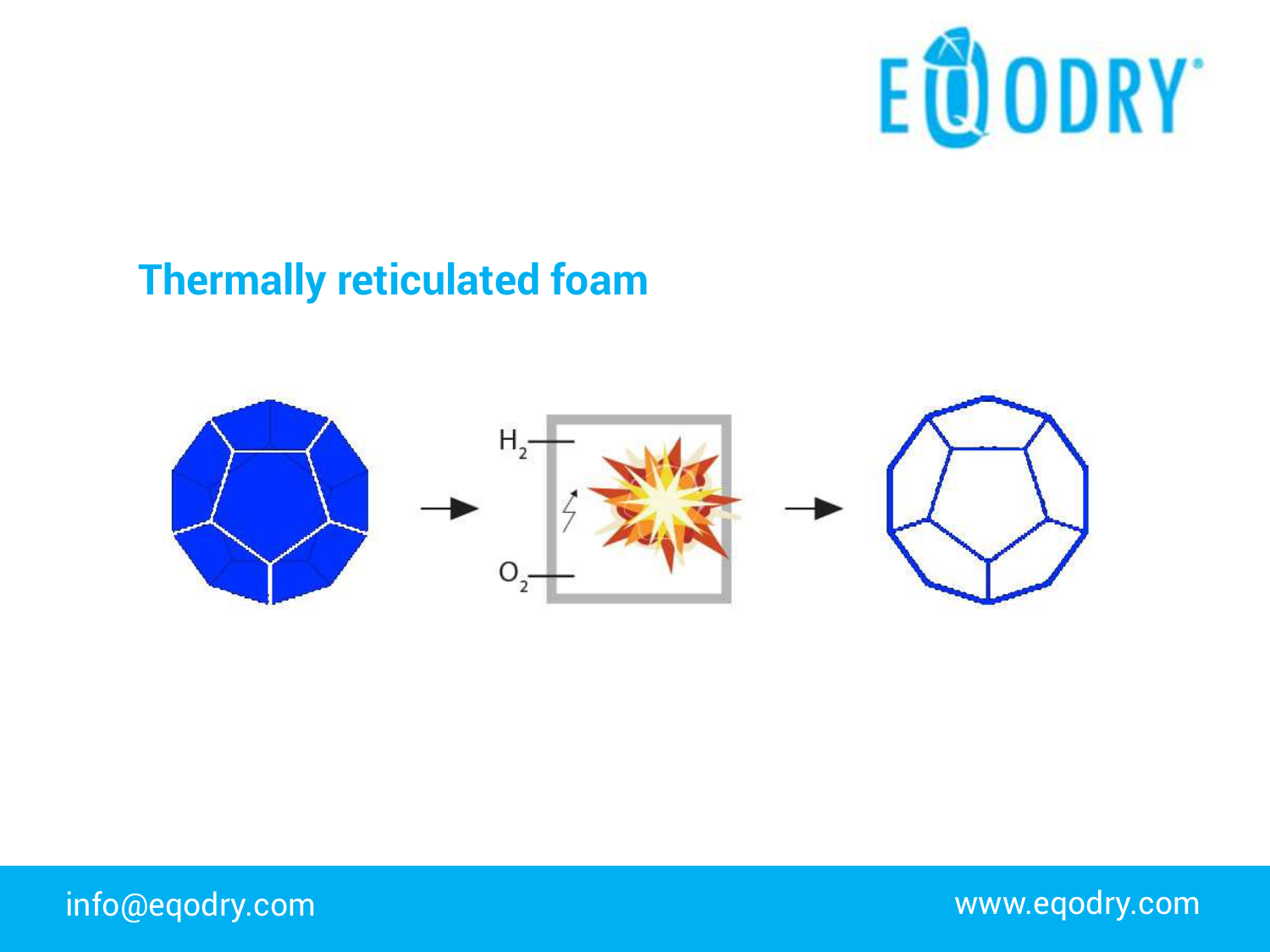

#### $\vee$  Open pores = does not absorb water = fast drying



**EQODRY® is guaranteed to maintain water permeability and circulation for a period of 5 years from time of delivery**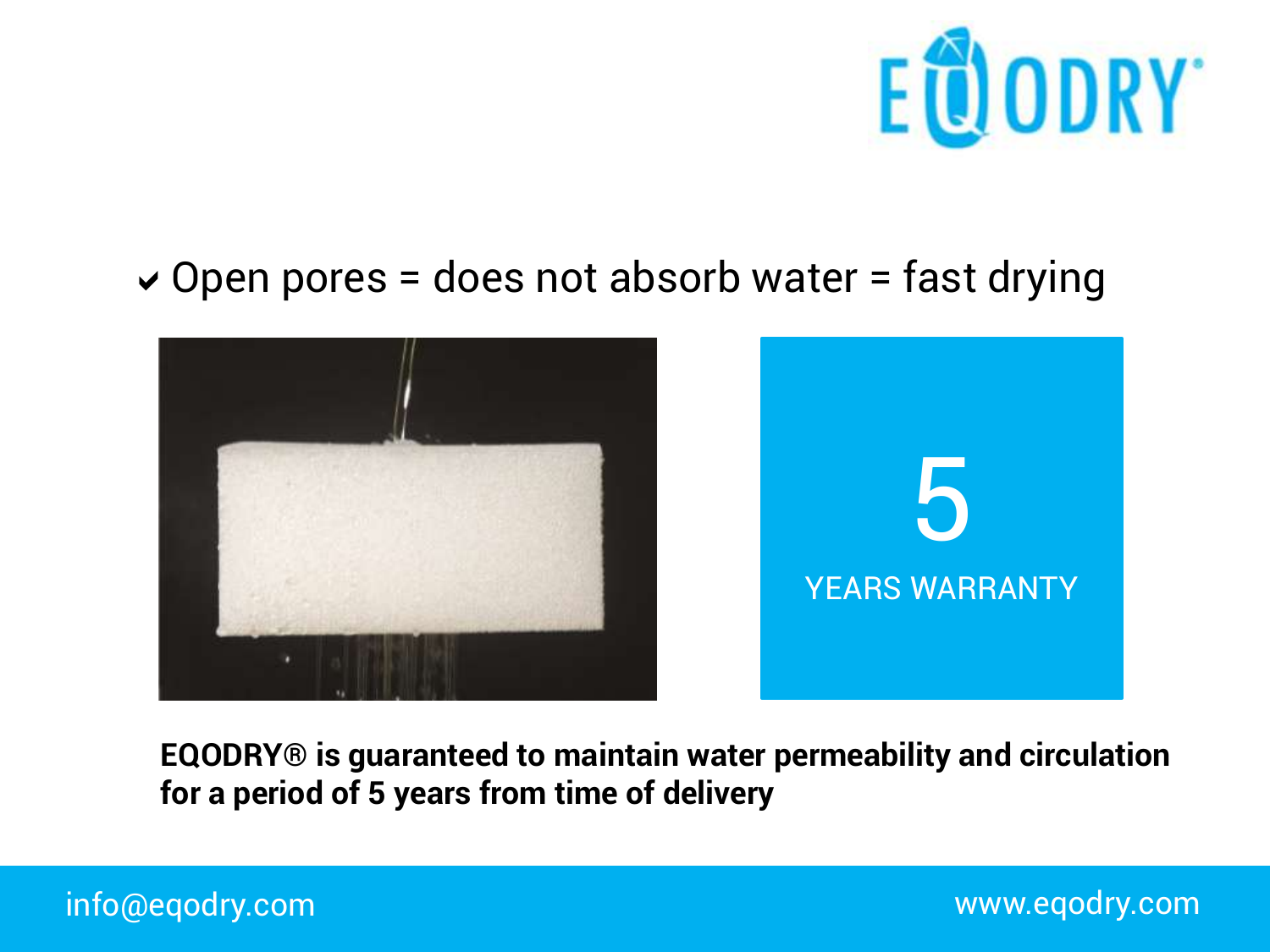

## $\checkmark$  Same density, different firmness

| <b>Product Code</b>  |             | EQDR25S        | EQDR25M        | EQDR25H        | EQDR25HH       |
|----------------------|-------------|----------------|----------------|----------------|----------------|
| <b>Description</b>   | (unit)      | Soft           | Medium         | Firm           | Super Firm     |
| <b>Pore Size</b>     | (ppi)       | $25 + 5$       | $25 + 5$       | $25 + 5$       | $25 + 5$       |
| <b>Density</b>       | (lb/ft3)    | $1.95 + 0.2$   | $1.95 + 0.2$   | $1.95 + 0.2$   | $1.95 + 0.2$   |
|                      | kg/m3       | $31.2 + 3.2$   | $31.2 + 3.2$   | $31.2 + 3.2$   | $31.2 + 3.2$   |
| <b>25% IFD</b>       | (lbf)       | $25 + 5$       | $34 + 4$       | $57.5{\pm}7.5$ | $67.5{\pm}7.5$ |
|                      | (kgF)       | $11.4{\pm}2.3$ | $15.5{\pm}1.8$ | $26.1 \pm 3.4$ | $30.7 + 3.4$   |
| <b>Flammability</b>  | Cal117      | J              | J              | J              | J              |
| <b>Antimicrobial</b> | Ultra-Fresh | J              | J              | $\checkmark$   | Í              |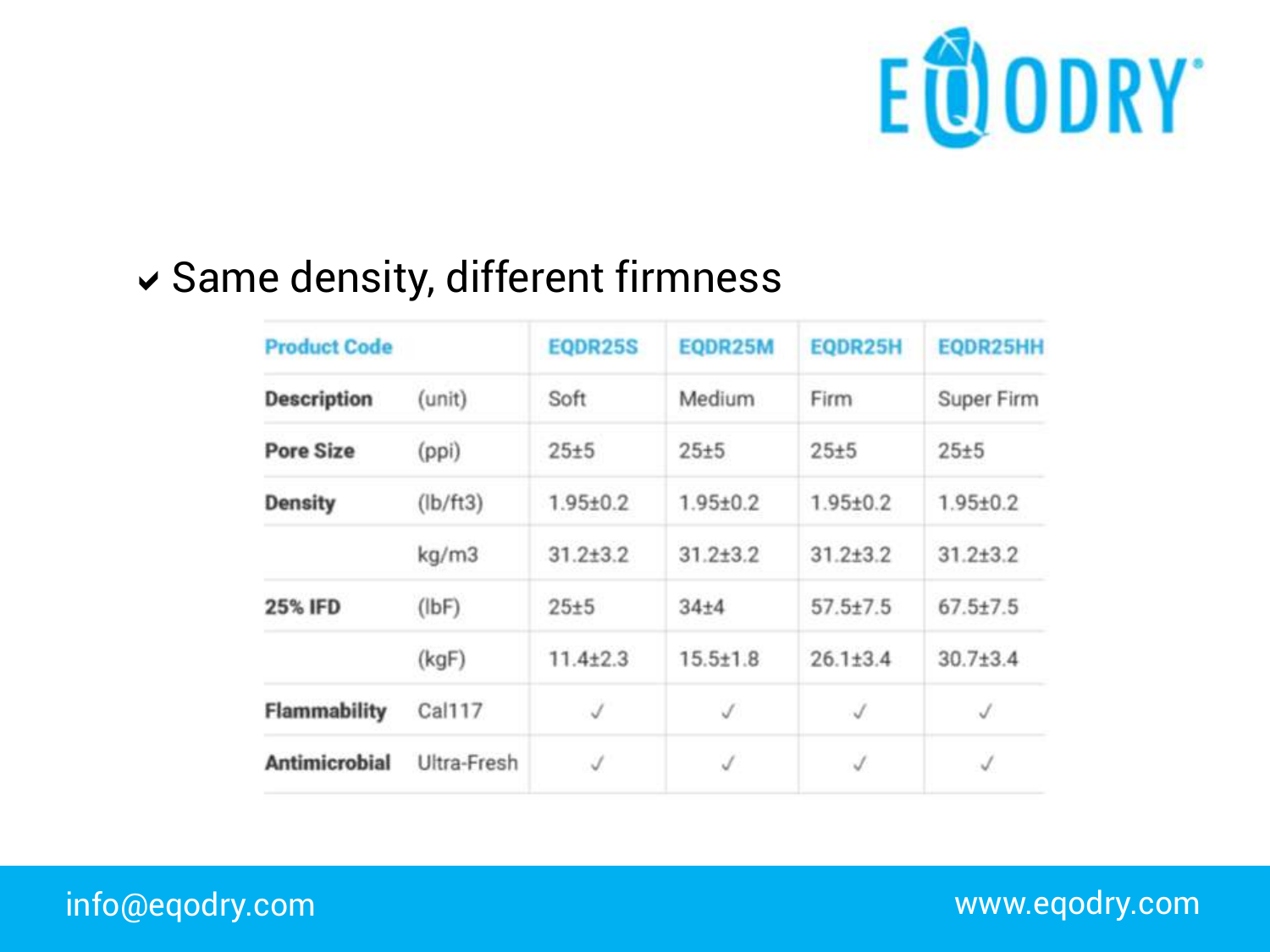

#### **Passes Cal 117 (TB117) Flammability Test**



info@eqodry.com

www.eqodry.com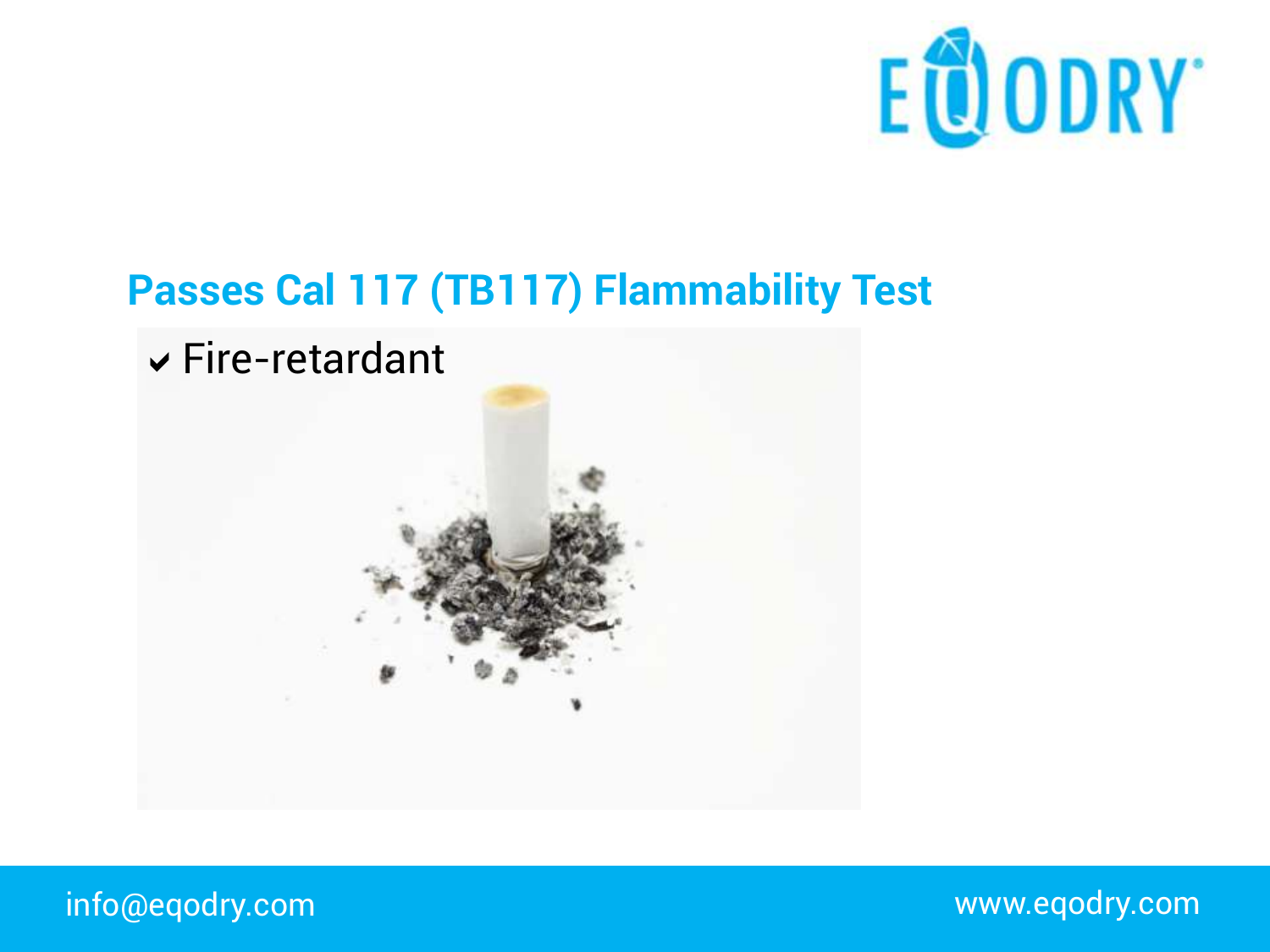

# **Built-in antimicrobial protection**

#### $\vee$  Mold and mildew resistant





**Ultra-Fresh® is a registered trademark of Thomson Research Associates, Inc.**

**EQODRY® Other foam**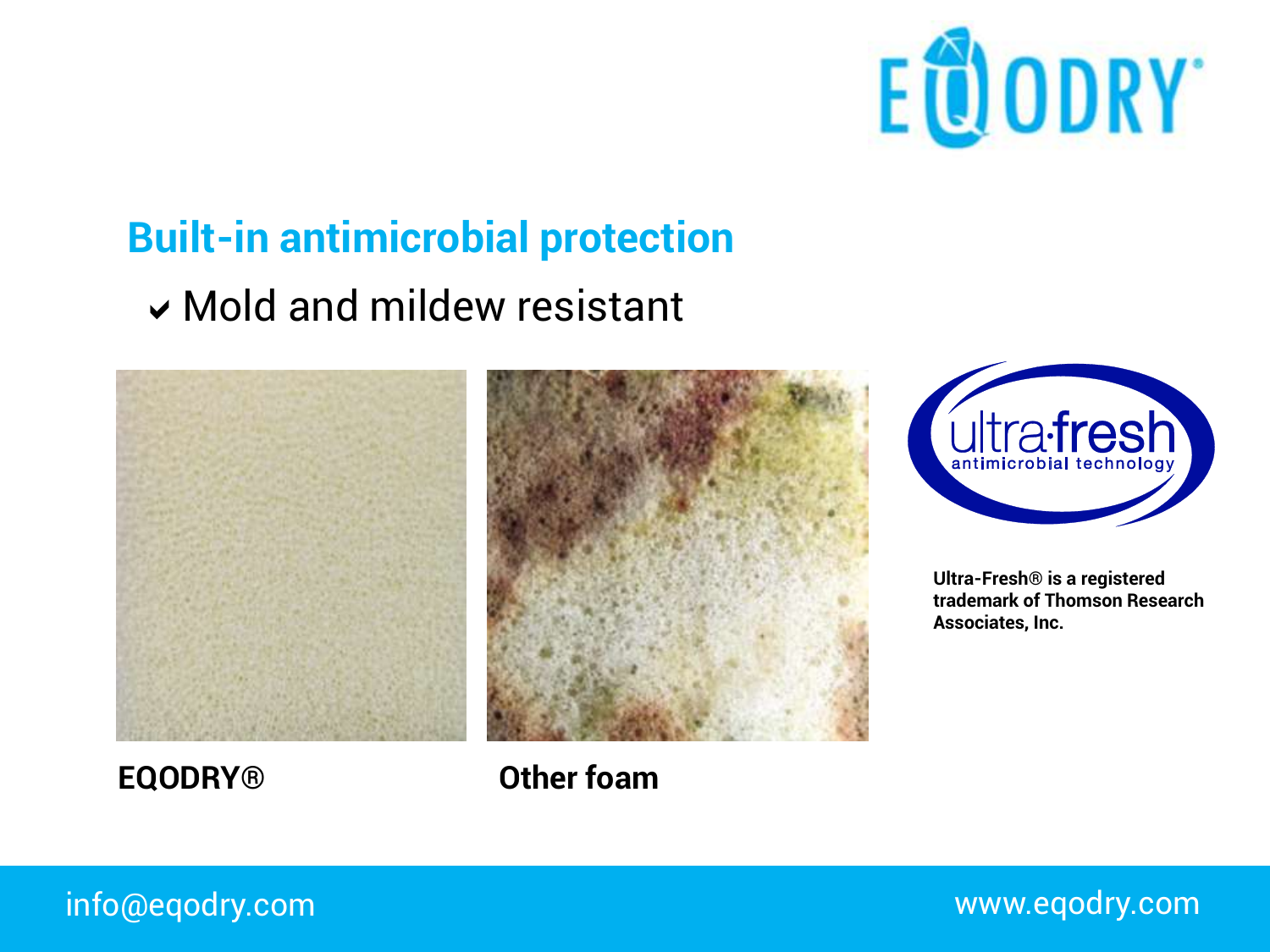

## $\vee$  Inhibits up to 99.9% bacterial growth





**Bacteria recovered from EQODRY®**



**Bacteria recovered from other untreated foam**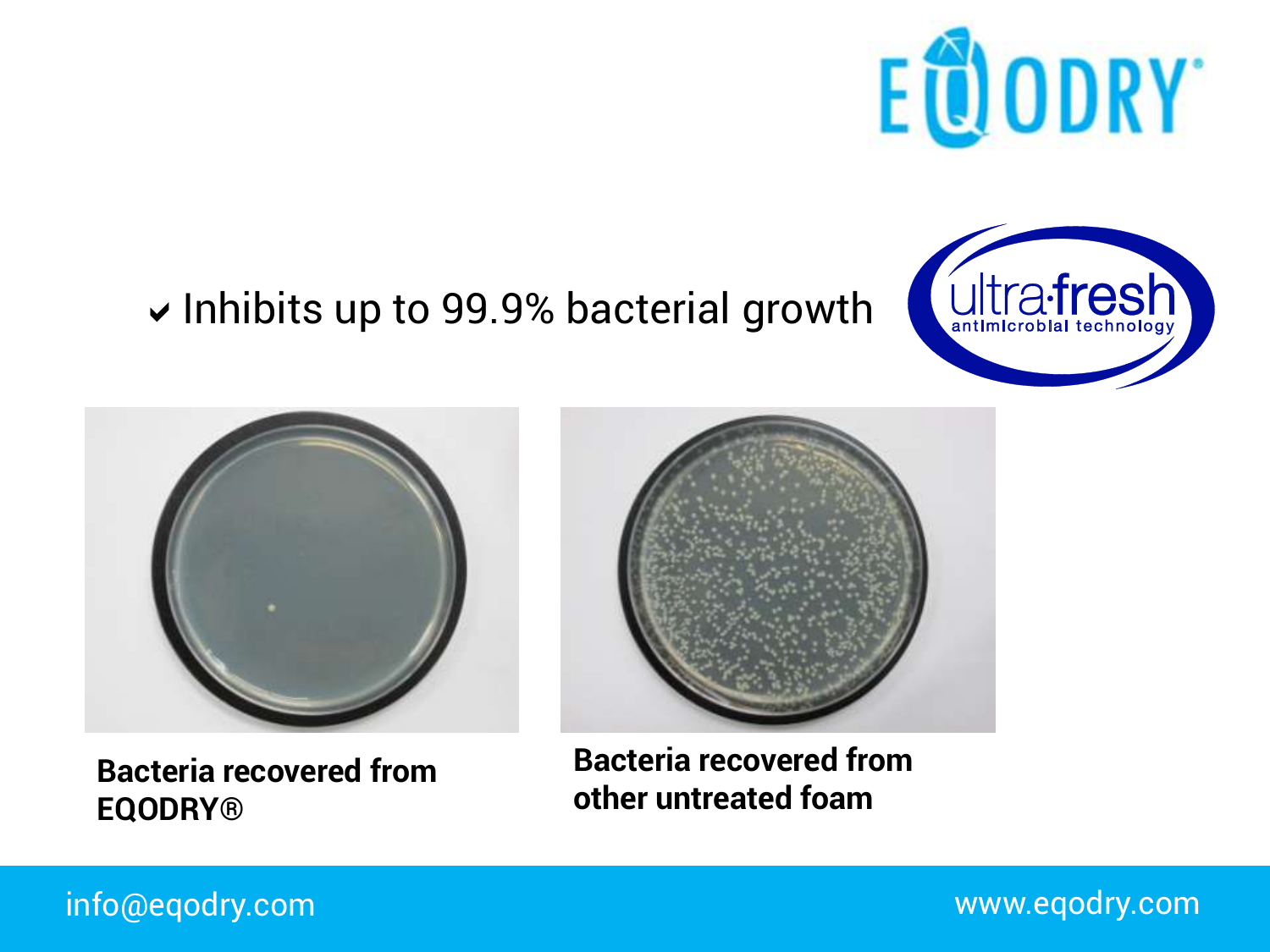

#### ↓ CertiPUR-US, EUROPUR and REACH compliant and Oeko-Tex listed





info@eqodry.com

www.eqodry.com

STeP **卷**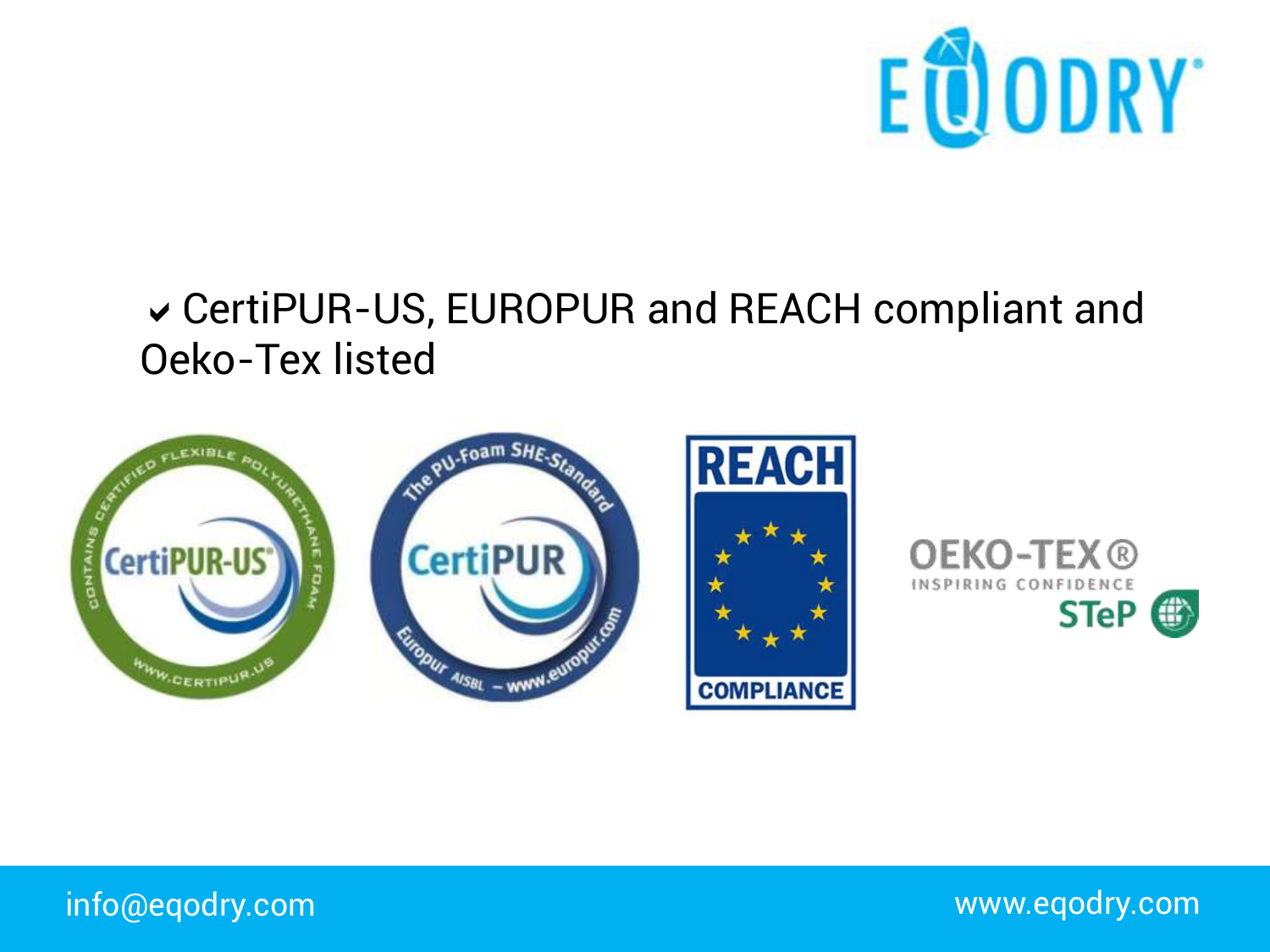

## **Four different firmness (S, M, H, HH)**

## $\vee$  Various applications to match comfort

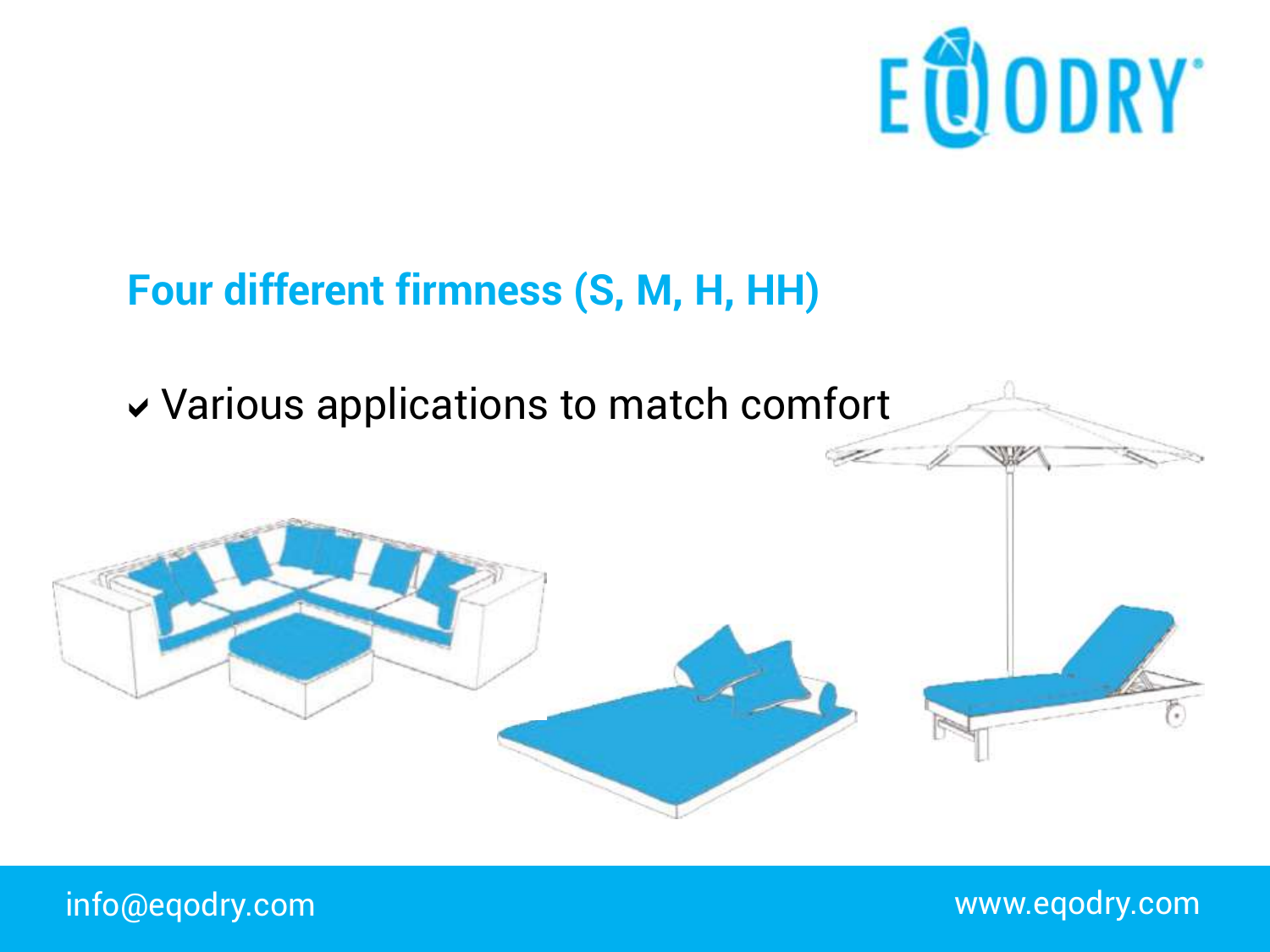

#### **Guaranteed outdoor performance** EOODRY  $\vee$  Complements other **INFSTE** outdoor-grade materials ADDIN **NTI-FUNGL** for a full outdoor **MESH UTDOOR** solution FABRIC COVER

**EN-WEA MESH**